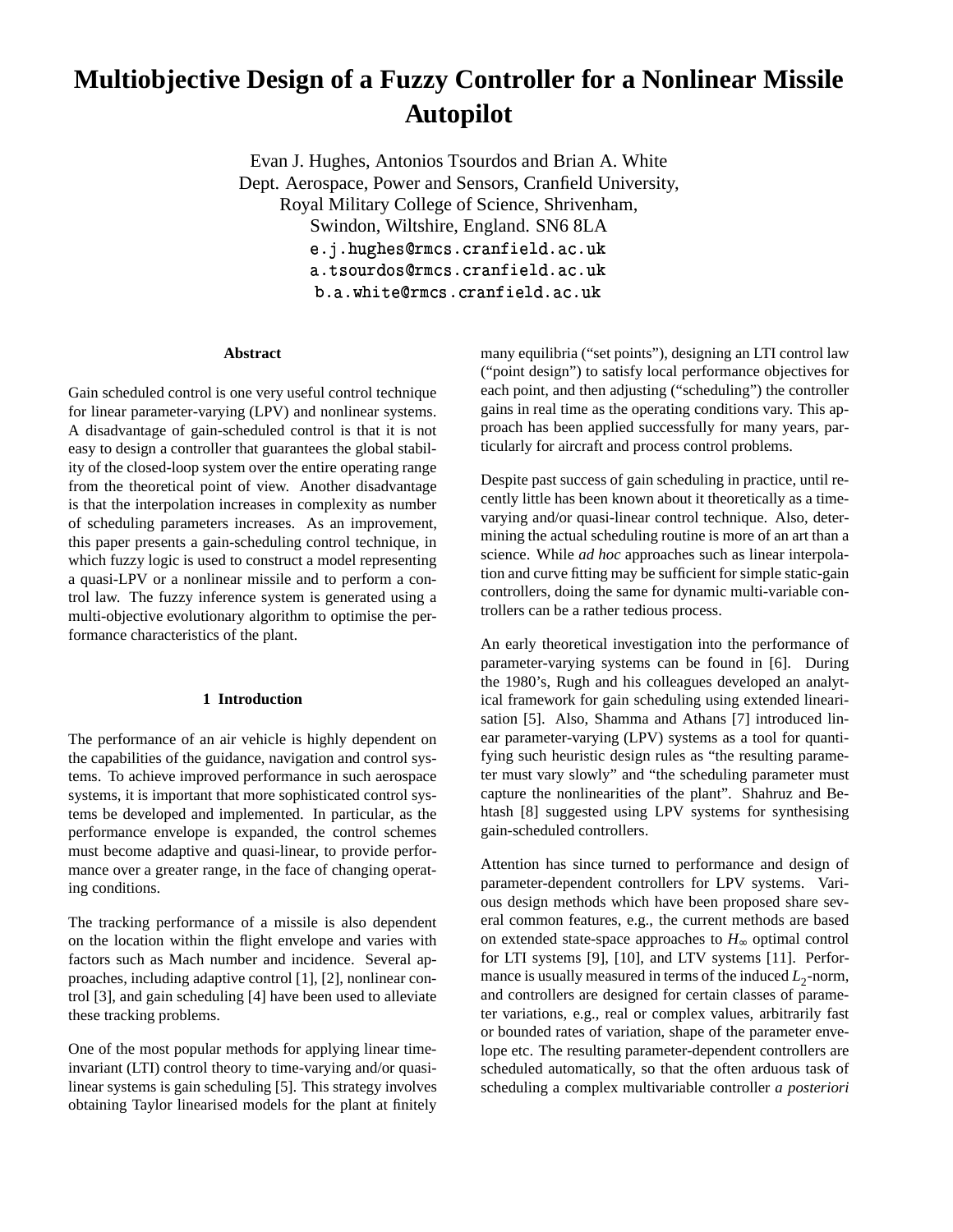In this paper fuzzy pole-placement control design technique is applied to the autopilot design for the missile. The missile motion is modelled to be quasi-linear with unknown parameters. Based on the quasi-linear model, we adopt for design procedure the fuzzy pole-placement method. The performance objectives related with the transient, i.e. settling time, rising time, peak overshoot are achieved with the fuzzy pole-placement. However, since our problem is one of tracking, an additional performance objective, that of zero steady-state error should be taken into account. This can be achieved with an integral term in forward loop. In this scheme, unknown parameters are estimated and based on these estimates, control parameters are updated. Computer simulations show that this approach is very promising to apply the motion control design for missiles, which are highly quasi-linear in dynamics. The optimisation of the fuzzy system is performed using a multiobjective evolutionary algorithm [12].

Section 2 details the missile model and coefficients, section 3 describes the design of the controller and the structure of the fuzzy inference system. The multiobjective evolutionary algorithm is detailed in section 4. Section 5 shows typical results from the optimisation process and section 6 concludes.

# **2 Missile model**

Missile autopilots are usually designed using linear models of nonlinear equations of motion and aerodynamic forces and moments [13], [14]. The objective of this paper is robust design of a sideslip (yaw) velocity autopilot for a nonlinear missile model. This model describes a reasonably realistic airframe of a tail-controlled tactical missile in the cruciform fin configuration (Figure 1). The aerodynamic parameters in this model are derived from wind-tunnel measurements [15].



**Figure 1:** Airframe axes.

The starting point for mathematical description of the missile is the following nonlinear model [16], [15] of the hori-

**Table 1:** Coefficients in nonlinear model (1).

|                       | Interpolated formula                                         |
|-----------------------|--------------------------------------------------------------|
| $C_{y_v}$             | $0.5[(-25+M-60 \sigma )(1+\cos 4\lambda)+$                   |
|                       | $(-26+1.5M-30 \sigma )(1-\cos 4\lambda)]$                    |
| $C_{y_{\mathcal{L}}}$ | $10 + 0.5[(-1.6M + 2]\sigma])(1 + \cos 4\lambda) +$          |
|                       | $(-1.4M + 1.5 \sigma )(1 - \cos 4\lambda)]$                  |
| $C_{n_r}$             | $-500 - 30M + 200 \sigma $                                   |
| $C_{n_v}$             | $s_m C_{y_v}$ , where:                                       |
|                       | $s_m = d^{-1}[1.3 + 0.1M + 0.2(1 + \cos 4\lambda) \sigma  +$ |
|                       | $0.3(1-\cos 4\lambda) \sigma -(1.3+m/500) $                  |
|                       | $C_{n_{\zeta}}$   $s_f C_{y_{\zeta}}$ , where:               |
|                       | $s_f = d^{-1}[2.6 - (1.3 + m/500)]$                          |

zontal motion (on the *xy* plane in Figure 1):

$$
\dot{v} = y_v(M, \lambda, \sigma)v - Ur + y_{\zeta}(M, \lambda, \sigma)\zeta
$$
\n
$$
= \frac{1}{2}m^{-1}\rho V_o S(C_{y_v}v + V_o C_{y_{\zeta}}\zeta) - Ur
$$
\n
$$
\dot{r} = n_v(M, \lambda, \sigma)v + n_r(M, \lambda, \sigma)r + n_{\zeta}(M, \lambda, \sigma)\zeta
$$
\n
$$
= \frac{1}{2}I_{z}^{-1}\rho V_o S d\left(\frac{1}{2}dC_{n_r}r + C_{n_v}v + V_o C_{n_{\zeta}}\zeta\right).
$$
\n(1)

where the variables are defined in Figure 1. Here  $\nu$  is the sideslip velocity,  $r$  is the body rate,  $\zeta$  the rudder fin deflections,  $y_v, y_{\zeta}$  semi-non-dimensional force derivatives due to lateral and fin angle,  $n_v, n_\tau, n_r$  semi-non-dimensional moment derivatives due to sideslip velocity, fin angle and body rate. Finally, *U* is the longitudinal velocity. Furthermore,  $m = 125$  kg is the missile mass,  $\rho = \rho_0 - 0.094h$  air density ( $\rho_0 = 1.23$  kgm<sup>-3</sup> is the sea level air density and *h* the missile altitude in km),  $V_o$  the total velocity in ms<sup>-1</sup>,  $S = \pi d^2/4 = 0.0314$  m<sup>2</sup> the reference area (*d* = 0.2 m is the reference diameter) and  $I_z = 67.5$  kgm<sup>2</sup> is the lateral inertia. For the coefficients  $C_{y_v}, C_{y_{\zeta}}, C_{n_r}, C_{n_v}, C_{n_{\zeta}}$  only discrete data points are available, obtained from wind tunnel experiments. Hence, an interpolation formula, involving the Mach number  $M \in [0.6, 6.0]$ , roll angle  $\lambda \in [4.5^{\circ}, 45^{\circ}]$  and total incidence  $\sigma \in [3^\circ, 30^\circ]$ , has been calculated with the results summarised in Table 1.

The total velocity vector  $\vec{V}_o$  is the sum of the longitudinal velocity vector  $\vec{U}$  and the sideslip velocity vector  $\vec{v}$ , i.e.  $\vec{V}_o = \vec{U} + \vec{v}$ , with all three vectors lying on the *xy* plane (see Figure 1). We assume that  $U \gg v$ , so that the total incidence  $\sigma$ , or the angle between  $\vec{U}$  and  $\vec{V}_o$ , can be taken as  $\sigma = v/V_o$ , as sin $\sigma \approx \sigma$  for small  $\sigma$ . Thus, we have  $\sigma = v/V_o = v/\sqrt{v^2 + U^2}$ , so that the total incidence is a nonlinear function of the sideslip velocity and longitudinal velocity,  $\sigma = \sigma(v, U)$ .

The Mach number is obviously defined as  $M = V_o/a$ , where *a* is the speed of sound. Since  $V_o = \sqrt{v^2 + U^2}$ , the Mach number is also a nonlinear function of the sideslip velocity and longitudinal velocity,  $M = M(v, U)$ .

It follows from the above discussion that all coefficients in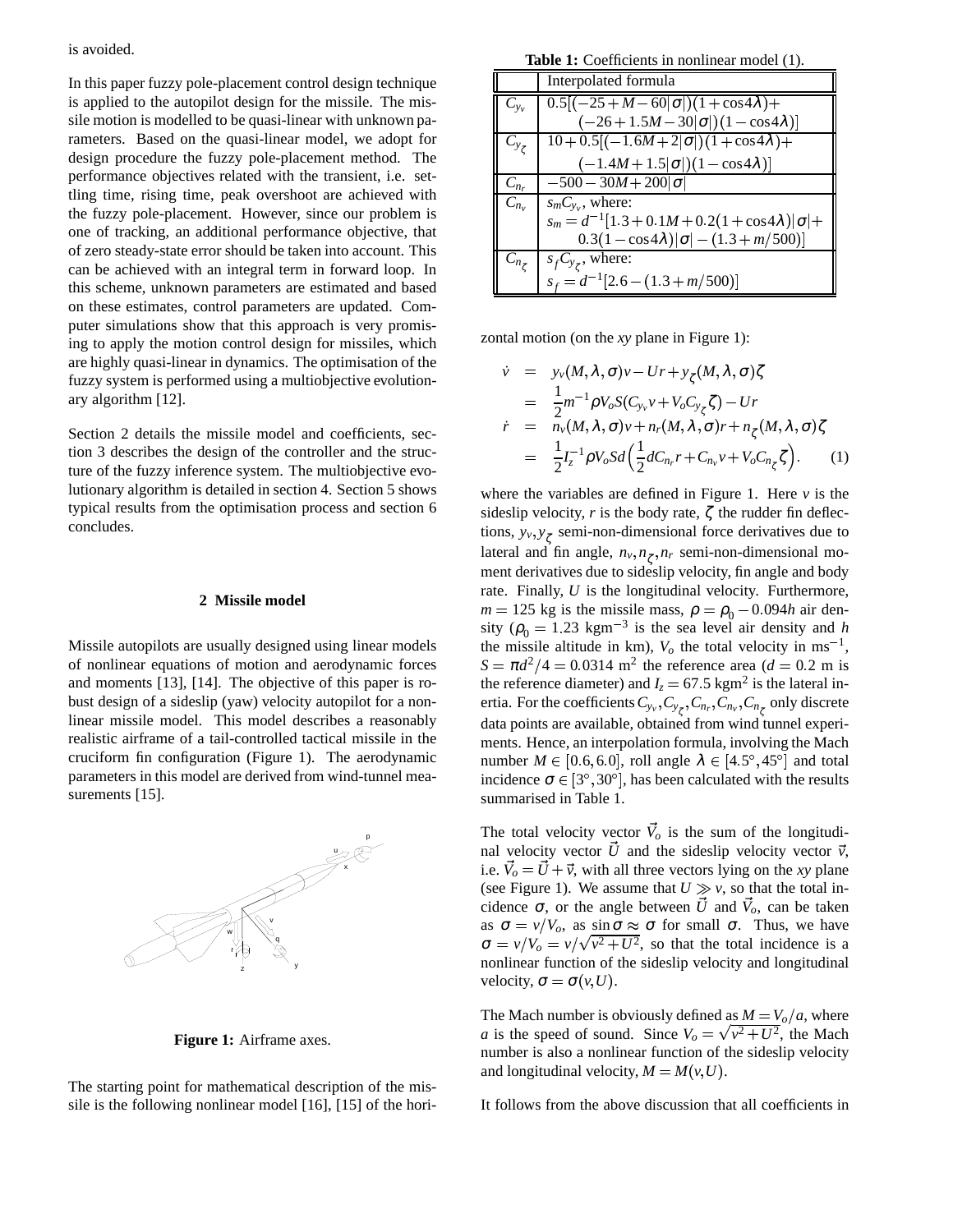Table 1 can be interpreted as nonlinear functions of three variables: sideslip velocity *v*, longitudinal velocity *U* and roll angle  $λ$ .

For an equilibrium  $(v_0, r_0, \zeta_0)$  it is possible to derive from (1) a linear model in incremental variables,  $\bar{v} = v - v_0$ , Wh  $\bar{r} = r - r_0$  and  $\bar{\zeta} = \zeta - \zeta_0$ . In particular, for the straight level flight (with gravity influence neglected), we have  $(v_0, r_0, \zeta_0) = (0, 0, 0)$ , so that the incremental and absolute variables are numerically identical, although conceptually different.

#### **3 Design of Lateral Missile Autopilot**

#### **3.1 Control design via fuzzy pole-placement**

The general structure of the feedback control law is given in 2 where **x** is the state variable vector to be determined in terms of **x** and the reference signal.

$$
\mathbf{u_a} = -K(p)^T \mathbf{x} \tag{2}
$$

It should be noted that  $K(p)$  is determined recursively but its structure and in particular the values of the longitudinal and lateral controllers  $\mathbf{K}_1(\mathbf{p})$  and  $\mathbf{K}_2(\mathbf{p})$  are obtained using the pole-placement technique.

Substituting the control law in the state equation yields:

$$
\dot{x} = A^*x \tag{3}
$$

with the augmented matrix  $A^*$  to be given by  $A^* = A(p)$  –  $BK(p)^{T}$ .

The characteristic equation of the augmented system can now be determined from  $|\lambda I - A^*|$ 

The coefficients  $A_{i,j}$  are parameter dependent. Equating the above mathematical expression of the characteristic polynomial of the augmented system with the one of the desired (obtained using the desired performance characteristics) the coefficients of the pole-placement controller for each of the local models are easily obtained.

## **3.2 Fuzzy Inference System**

A Takagi-Sugeno (T-S) fuzzy controller [17] is used to determine the natural frequency and damping ratios required for any given Mach and incidence angle in order to generate a system with a given performance characteristic. The system has two inputs, Mach and incidence, and generates two outputs, natural frequency and damping.

The Takagi-Sugeno (T-S) fuzzy controller is composed of *r* rules that can be represented as:

Plant rule *i*: If 
$$
e_i
$$
 is  $M_j$  and  $e_i$  is  $I_k$   
\nThen  $\delta \omega_{n_i} = \omega_{n_i}$ ,  
\n $i = l, 2, ..., r$ ,

Where  $M_j$  and  $I_k$  are individual membership functions of the two inputs and  $\omega_{n_i}$  is the required natural frequency for the rule.

The T-S fuzzy model infers  $\omega_{n}$  (*t*) as the output of the fuzzy model, given all the rules, as follows, where  $v_i$  is the total degree of membership for rule *i*.

$$
\omega_{n_i} = \frac{\sum_{i=1}^{r} \nu_i [\delta \omega_{n_i}]}{\sum_{i=1}^{r} \nu_i} \tag{4}
$$

The second output for the damping ratio is calculated in a similar manner.

#### **3.3 Tracking control design**

This controller would result only to a desired transient of all local models by placing the poles of all the local systems within a specified area. However since our aim is good tracking for the missile we should include to the design specification except peak overshoot and settling time, zero steady-state error. This can be achieved with an integral term in the forward path.

The new augmented model would contain for this system one more state variable to account for this integral term. This new state variable is defined as:

$$
x_i = \int_{t_0}^t \mathbf{e} dt = \int_{t_0}^t (y - r) dt
$$
 (5)

Therefore,

$$
\dot{x}_i = [y_d - r] \tag{6}
$$

The state space now is described by:

$$
\begin{bmatrix}\n\dot{x} \\
-\dot{x}_i\n\end{bmatrix} = \begin{bmatrix}\nA(p) & 0 \\
-C & 0\n\end{bmatrix} \begin{bmatrix}\nx \\
x_i\n\end{bmatrix} + \begin{bmatrix}\nB \\
0\n\end{bmatrix} \zeta + \begin{bmatrix}\n0 \\
1\n\end{bmatrix} r
$$
\n(7)

The compensated system therefore becomes:

$$
\begin{bmatrix}\n\dot{x} \\
\frac{1}{x_i}\n\end{bmatrix} = \begin{bmatrix}\nA(p) - BK(p) & -BK_i \\
-C & 0\n\end{bmatrix} \begin{bmatrix}\nx \\
\frac{1}{x_i}\n\end{bmatrix} + \begin{bmatrix}\n0 \\
\frac{1}{x_i}\n\end{bmatrix} r
$$
\n(8)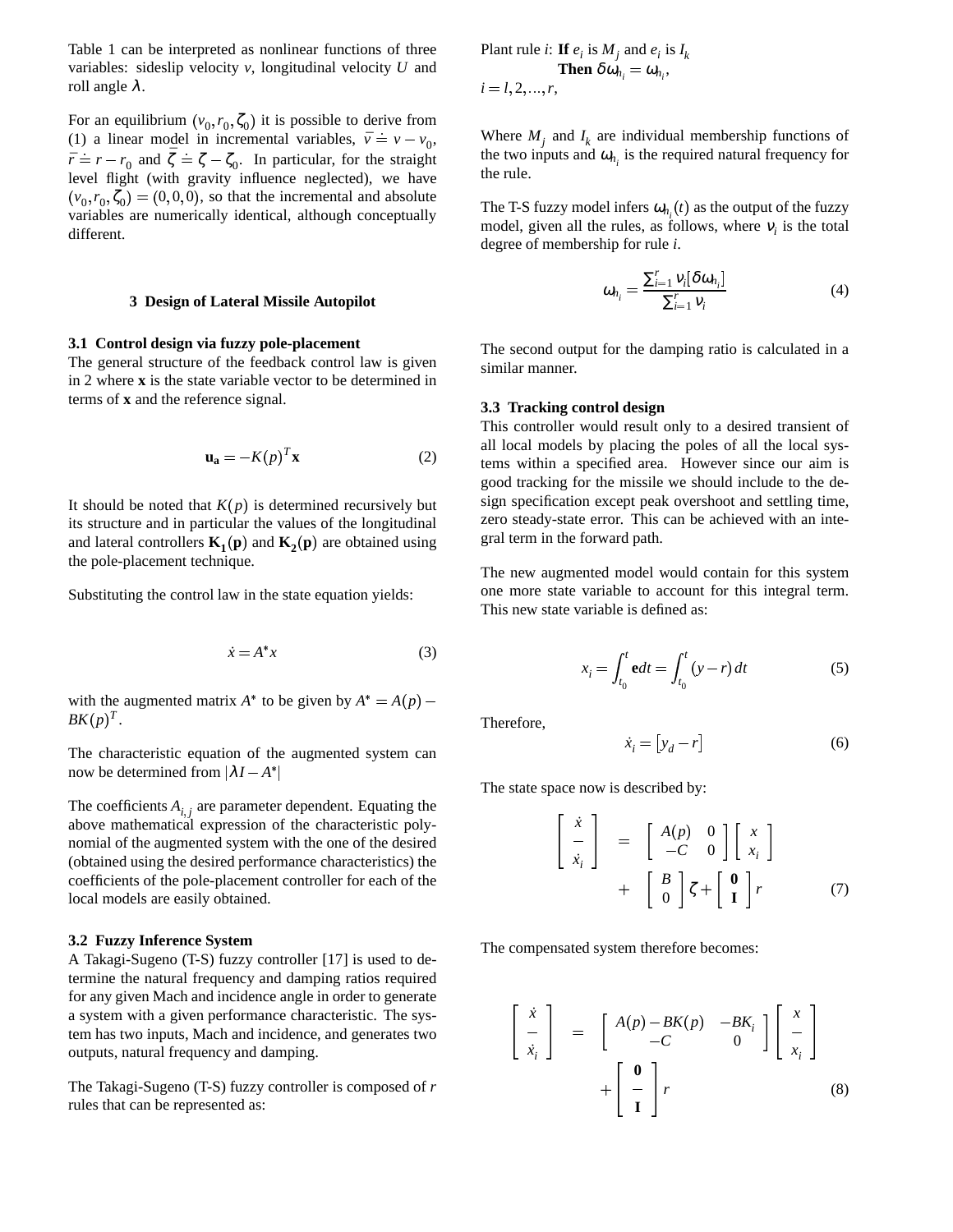The characteristic polynomial of the compensated system is then equated with the desired polynomial at each step to adapt the controller gains.

## **4 Evolutionary Algorithm**

## **4.1 Introduction**

Evolutionary Algorithms are optimisation procedures which operate over a number of cycles (generations) and are designed to mimic the natural selection process through evolution and survival of the fittest [12]. A *population* of *M* independent individuals is maintained by the algorithm, each individual representing a potential solution to the problem. Each individual has one *chromosome*. This is the genetic description of the solution and may be broken into *n* sections called *genes*. Each gene represents a single parameter in the problem, therefore a problem that has eight unknowns for example, would require a chromosome with eight genes to describe it.

The three simple operations found in nature, natural selection, mating and mutation are used to generate new chromosomes and therefore new potential solutions. In this paper, an evolutionary strategy was used where new chromosomes were generated by a combination of mating (otherwise known as *crossover*) and applying Gaussian noise to each gene in each chromosome, with a standard deviation that evolved along with each gene. Each chromosome is evaluated at every generation using an *objective function* that is able to distinguish good solutions from bad ones and to score their performance. With each new generation, some of the old individuals die to make room for the new, improved offspring. Despite being very simple to code, requiring no directional or derivative information from the objective function and being capable of handling large numbers of parameters simultaneously, evolutionary algorithms can achieve excellent results.

#### **4.2 Algorithm structure**

The evolutionary strategy begins by generating an initial population of 50 chromosomes at random with the standard deviations of the mutations all set initially as one eighth of the total range of each gene. The initial population is evaluated and objective values generated (see section 4.3) and then sorted (section4.4). Crossover and mutation are then applied to the chromosomes to generate another 50 chromosomes. These new chromosomes are then evaluated and the best 50 from all 100 chromosomes are chosen for the next generation. The process is repeated for 100 generations.

The crossover operation takes each chromosome in turn (chromosome *a*), and for each chooses a second chromosome at random (with replacement) to cross with (chromosome *b*). A new chromosome (*c*) is generated 70% of the time using (9), and for the remaining 30% of the time, a copy of chromosome *a* is made. In (9),  $a_k$ ,  $b_k$  &  $c_k$  are gene

*k* of chromosomes *a*, *b* & *c* and  $U_k$  is a uniform random number in the range [0,1] chosen anew for each gene and each chromosome *a*.

$$
c_k = a_k + (b_k - a_k)(1.5U - 0.25)
$$
 (9)

The evolutionary strategy updates the standard deviation of the mutation and the value of each gene for every gene in each new chromosome, using (10). In (10),  $\sigma'_{k}(x)$  is the standard deviation of gene *k* of chromosome *x*,  $\omega'_{k}(x)$  is the value of gene *k* of chromosome *x*,  $N(0, 1)$  is a random number with zero mean and unity variance Gaussian distribution and is chosen once per chromosome,  $N_k(0,1)$  is a random number with zero mean and unity variance Gaussian distribution and is chosen afresh for every gene, and *n* is the number of genes in each chromosome.

$$
\sigma'_{k}(x) = \sigma_{k}(x) \exp(\tau_{0}N(0,1) + \tau_{1}N_{k}(0,1))
$$
  
\n
$$
\omega'_{k}(x) = \omega_{k}(x) + \sigma'_{k}(x)N_{k}(0,1)
$$
  
\n
$$
\tau_{0} = \frac{1}{\sqrt{2\sqrt{n}}}
$$
  
\n
$$
\tau_{1} = \frac{1}{\sqrt{2n}}
$$
\n(10)

#### **4.3 Chromosome structure and objectives**

**4.3.1 Chromosome:** The chromosome structure needs to represent both the membership functions for the two inputs, and the output values for every possible rule. Four membership functions are used for each of the two inputs. The member functions are triangular and overlapping to always give a unity sum as shown in figure 2



**Figure 2:** Membership function structure

For the two inputs, the input ranges are  $e_0 = 0.6$  to  $e_m =$ 6 for the Mach number, and  $e_0 = 0^\circ$  to  $e_m = 30^\circ$  for the incidence. Three genes are used for each input to describe the relative positions of the peaks of the member functions as shown in figure 2. This process gives a total of 6 genes to represent the membership functions. Each of the 6 genes must lie in the range (0,1].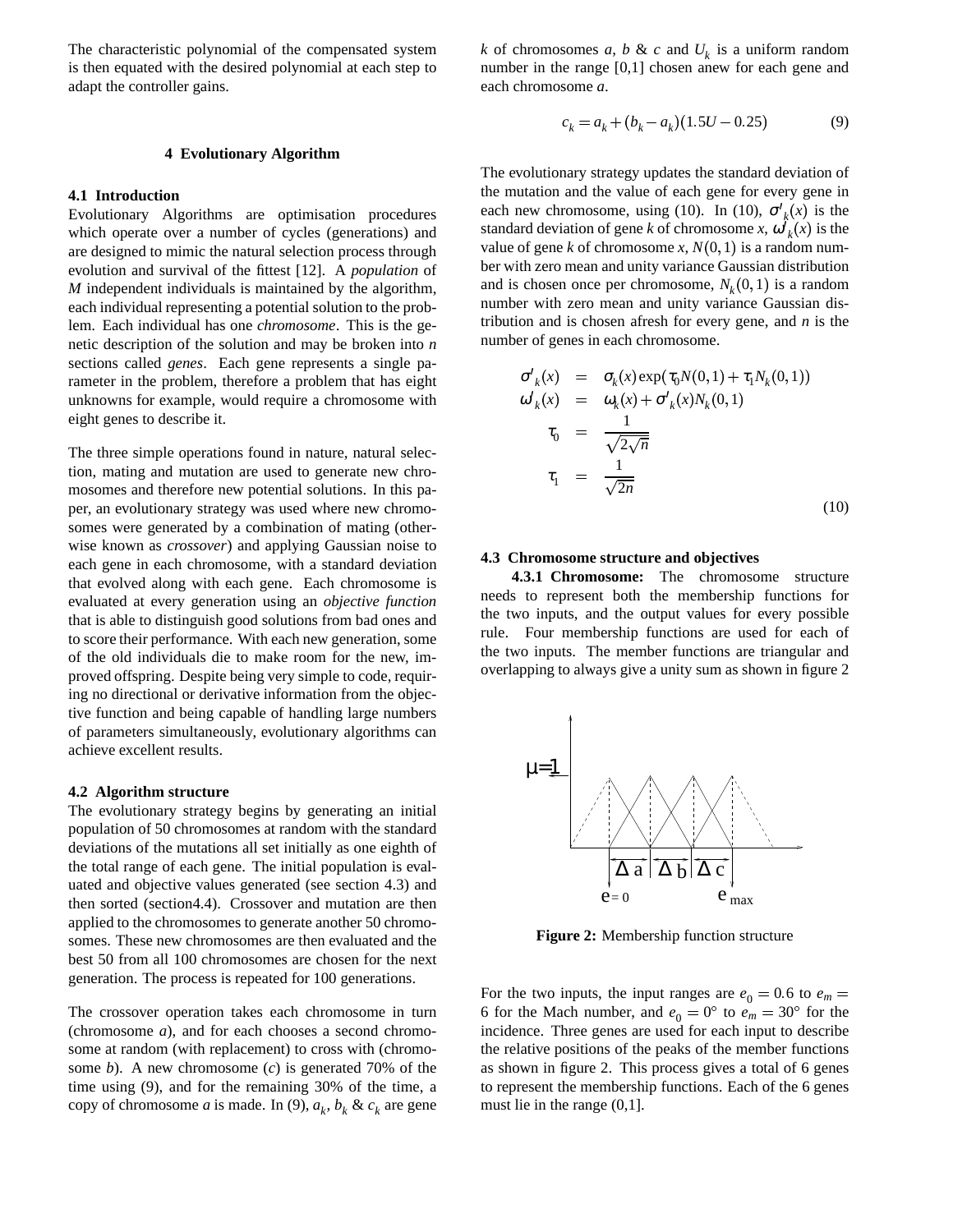The output value for each the rule is simply a pair of constants, one for each of the two outputs. Therefore with four input member functions on each input, there are 16 possible rules, giving a total of 32 genes to represent the output functions. The 16 gene values for the natural frequency output must lie in the range [15 50] and the 16 gene values for the damping ratio output must lie in the range [0.6 0.99]. Thus the chromosome length is a total of 38 genes.

**4.3.2 Objectives:** The performance is tested by generating the step response of the system for 100 uniformly spaced points in the natural frequency/ damping ratio domain. The rise time, overshoot and final error is recorded at each point. Two objectives are then generated that summarise the performance of the chromosome.

The first objective is a combination of the rise time and the error. The objective is to maximise the worst of: the longest rise time; and ten times the absolute error of the step response after 0.3 seconds.

The second objective is to minimise the worst overshoot of the response. In this paper, the two objectives are intended to give a flat response from the plant. By making the objectives dependent on the state of Mach and incidence, any required non-linear response pattern could be generated.

### **4.4 Non-dominated Ranking**

With multiple objectives, a Pareto-optimal set of results [12] may be formed where no single solution is better than any other in all objectives. These solutions are said to be *nondominated* as no solution can be chosen in preference to the others based on the all objectives alone. There exists a single Pareto-optimal set of solutions to the problem. At any intermediate stage of optimisation, a set of non-dominated results will have been identified. This set may or may not be the Pareto optimal set.

A non-dominated ranking method [12] is used in the evolutionary algorithm to generate and maintain a non-dominated set of results. Conventional evolutionary algorithms often use a ranking method where the calculated objective values are sorted and assigned a rank that is dependent only upon their position in the list, rather than their objective value. The ranking operation helps to prevent premature convergence of the evolutionary algorithm.

The non-dominated ranking system operates by first identifying the non-dominated solutions in the population and assigning them a rank of one. A dummy value (1 in this implementation) is assigned to these solutions and a sharing process is applied. With the sharing, the dummy values of the individuals' are reduced if they have near neighbours (in the objective space). The sharing process ensures that a spread of solutions is obtained across the non-dominated front. The minimum value assigned to the level-one solutions is identified and then reduced slightly (by 1%) and used as a dummy value for the next level of processing. The level-one individuals are removed from the population and the identification–sharing process repeated on the remaining set, using the reduced dummy value for the sharing operation. The ranking process is continued until all of the individuals have been accounted for. The resulting objectives are intended to be used with a *maximisation* strategy.

#### **5 Experimental Results**

Figure 3 shows a typical non-dominated surface after 100 generations. Both of the objectives cannot be minimised simultaneously, so the lower leading edge of the points indicates the set of best possible solutions (marked with crosses in circles).

All of the solutions on the non-dominated front are valid solutions to the problem and it is down to the system designer to choose a single solution for use in the control system.



**Figure 3:** Non-dominated optimisation surface

Figures 4 and 5 show the surfaces generated by the fuzzy inference systems for both the natural frequency  $\omega_n$ , and the damping ratio  $\delta$  for the solution that minimises the error in the rise time and final value. As only 100 generations were used, the surfaces shown are unlikely to be part of the true Pareto set, however they are likely to be quite close. With more generations, the surfaces will become smoother as the membership functions are refined further.

#### **6 Conclusions**

This paper has shown that a fuzzy pole-placement controller can be designed for complex non-linear systems to produce given performance over a range of plant conditions. The use of evolutionary algorithms to optimise the fuzzy inference system removes the requirement of expert knowledge to design the fuzzy landscape as the multiobjective algorithm is capable of discovering a range of solutions with little designer intervention.

The multiobjective formulation allows many potential solu-